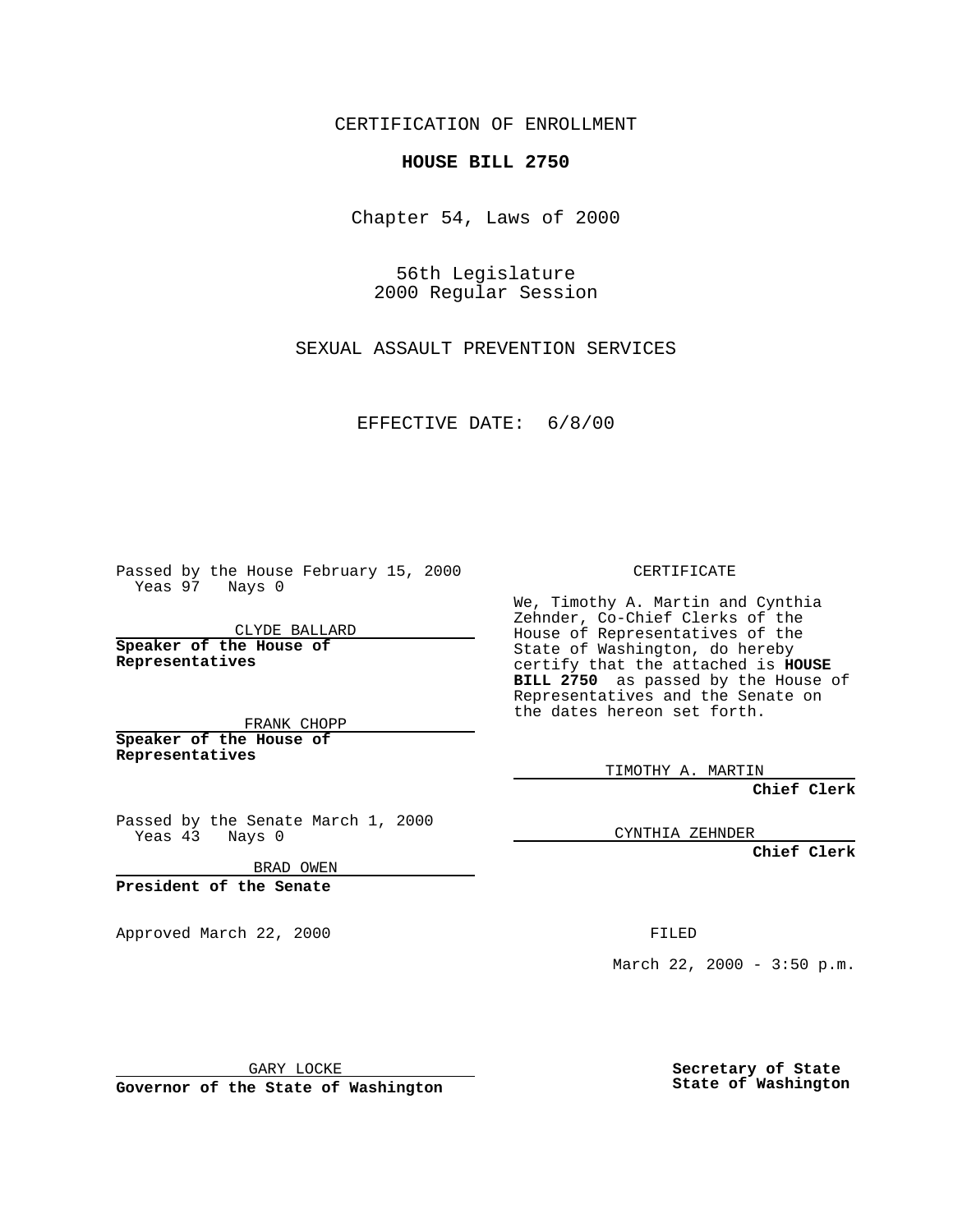## **HOUSE BILL 2750** \_\_\_\_\_\_\_\_\_\_\_\_\_\_\_\_\_\_\_\_\_\_\_\_\_\_\_\_\_\_\_\_\_\_\_\_\_\_\_\_\_\_\_\_\_\_\_

\_\_\_\_\_\_\_\_\_\_\_\_\_\_\_\_\_\_\_\_\_\_\_\_\_\_\_\_\_\_\_\_\_\_\_\_\_\_\_\_\_\_\_\_\_\_\_

Passed Legislature - 2000 Regular Session

## **State of Washington 56th Legislature 2000 Regular Session**

**By** Representatives D. Schmidt, Haigh and Romero; by request of Department of Community, Trade, and Economic Development

Read first time 01/19/2000. Referred to Committee on Children & Family Services.

1 AN ACT Relating to defining core services for victims of sexual 2 assault; and amending RCW 70.125.030.

3 BE IT ENACTED BY THE LEGISLATURE OF THE STATE OF WASHINGTON:

4 **Sec. 1.** RCW 70.125.030 and 1999 c 45 s 6 are each amended to read 5 as follows:

6 As used in this chapter and unless the context indicates otherwise: 7 (1) "Core services" means treatment services for victims of sexual 8 assault including information and referral, crisis intervention, 9 medical advocacy, legal advocacy, support,  $((and))$  system coordination, 10 and prevention for potential victims of sexual assault.

11 (2) "Department" means the department of community, trade, and 12 economic development.

13 (3) "Law enforcement agencies" means police and sheriff's 14 departments of this state.

15 (4) "Personal representative" means a friend, relative, attorney, 16 or employee or volunteer from a community sexual assault program or 17 specialized treatment service provider.

18 (5) "Rape crisis center" means a community-based social service 19 agency which provides services to victims of sexual assault.